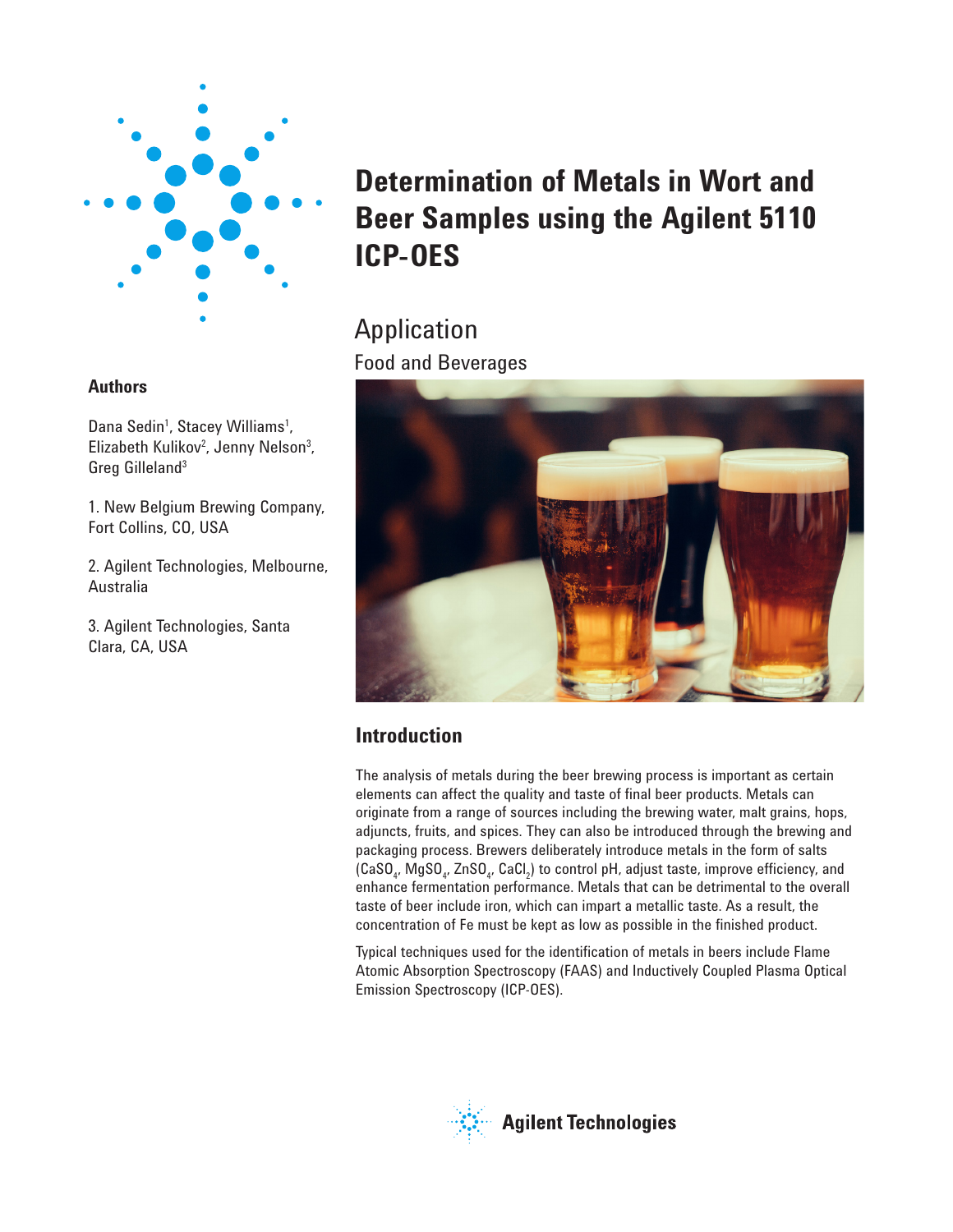The Agilent 5110 Vertical Dual View (VDV) ICP-OES is a suitable option for food and beverage testing laboratories. The instrument's vertically oriented torch and solid-state RF (SSRF) system, which operates at 27 MHz, deliver a stable and robust plasma that can handle a range of complex sample types.

The 5110 ICP-OES uses a high-speed Vista Chip II CCD detector that provides good precision and fast analysis times. The high productivity of the 5110 ensures that argon consumption per sample is low. The instrument's large dynamic range of 8 orders allows the measurement of essential nutrients at high concentrations and minor elements at trace levels. This range of concentration levels is typical in food and beverage testing.

In addition to quantification of selected elements, IntelliQuant, a semiquantitative feature in the ICP Expert software, can identify and calculate an approximate concentration for up to 70 elements in a sample. IntelliQuant allows analysts in beverage labs to monitor the additional elements in their samples, without changing their routine methods. IntelliQuant can acquire data across all wavelengths from 167 to 785 nm with a further reading of Agilent's VistaChip II CCD detector, in as little as 15 additional seconds per sample.

This study focused on the determination of Ca, K, Mg, Na, Cu, Fe, Mn, and Zn in wort and finished beer samples using the Agilent 5110 VDV ICP-OES.

## **Experimental**

#### **Instrumentation**

All measurements were performed using an Agilent 5110 VDV ICP-OES. The sample introduction system consisted of a SeaSpray nebulizer, double-pass cyclonic spray chamber, and a 1.8 mm i.d injector torch. Using a combined run, some elements were measured in radial mode and others in axial. The user can set up multiple conditions in the ICP Expert software and for each sample analyzed, two sets of conditions are measured and the results are combined in a single report. Instrument operating parameters are shown in Table 1.

| <b>Parameter</b>                           | <b>Setting</b>  |         |    |    |    |   |    |    |
|--------------------------------------------|-----------------|---------|----|----|----|---|----|----|
|                                            | Сu              | Fe      | Mn | Zn | Ca | К | Mg | Na |
| Read time (s)                              |                 | 10      |    |    |    | 5 |    |    |
| Replicates                                 |                 |         |    |    | 3  |   |    |    |
| Sample uptake delay (s)                    |                 |         |    |    | 35 |   |    |    |
| Stabilization time (s)                     |                 | 25<br>3 |    |    |    |   |    |    |
| Rinse time (s)                             |                 |         |    |    | 35 |   |    |    |
| Pump speed (rpm)                           |                 |         |    |    | 13 |   |    |    |
| Fast pump during uptake<br>and rinse (rpm) | On              |         |    |    |    |   |    |    |
| RF power (kW)                              | 1.20            |         |    |    |    |   |    |    |
| Auxillary flow (L/min)                     | 1.00            |         |    |    |    |   |    |    |
| Plasma flow (L/min)                        | 12.0            |         |    |    |    |   |    |    |
| Nebulizer flow (L/min)                     | 0.70            |         |    |    |    |   |    |    |
| Viewing mode*                              | Axial<br>Radial |         |    |    |    |   |    |    |
| Viewing height (mm)                        | 8               |         |    |    |    |   |    |    |
| Sample pump tubing                         | Black/black     |         |    |    |    |   |    |    |
| Internal standard pump<br>tubing           | Orange/green    |         |    |    |    |   |    |    |
| Waste pump tubing                          | Blue/blue       |         |    |    |    |   |    |    |
| <b>Background correction</b>               | Fitted          |         |    |    |    |   |    |    |

**Table 1**. Agilent 5110 ICP-OES instrument and method parameters.

\*Combined run of two viewing modes.

#### **Standards and sample preparation**

Wort and beer samples were obtained from the New Belgium Brewing Company (Fort Collins, CO, USA). Sample details are listed in Table 2. All in-process and finished beer samples were sonicated for 20 mins to remove CO<sub>2</sub>. Following sonication, 10 mL of beer was diluted in 10 mL of 14%  $HNO<sub>3</sub>$ .

All wort samples were filtered through Whatman paper before preparation. 8 mL of wort was diluted in 32 mL of 8.8% HNO<sub>3</sub> and 3.8% ethanol. All beer and wort samples were stored at 4 °C before analysis.

**Table 2**. New Belgium Brewing Company wort and finished beer samples.

| Sample code    | <b>Sample description</b>                  |  |  |  |
|----------------|--------------------------------------------|--|--|--|
| W1             | Voodoo Ranger IPA wort                     |  |  |  |
| W <sub>2</sub> | Fat Tire wort                              |  |  |  |
| W3             | Voodoo Ranger 8 Hop Pale Ale wort          |  |  |  |
| W4             | Voodoo Ranger Imperial wort                |  |  |  |
| <b>B1</b>      | Voodoo Ranger IPA finished beer            |  |  |  |
| <b>B2</b>      | <b>Fat Tire finished beer</b>              |  |  |  |
| B <sub>3</sub> | Voodoo Ranger 8 Hop Pale Ale finished beer |  |  |  |
| B <sub>4</sub> | Voodoo Ranger Imperial finished beer       |  |  |  |
|                |                                            |  |  |  |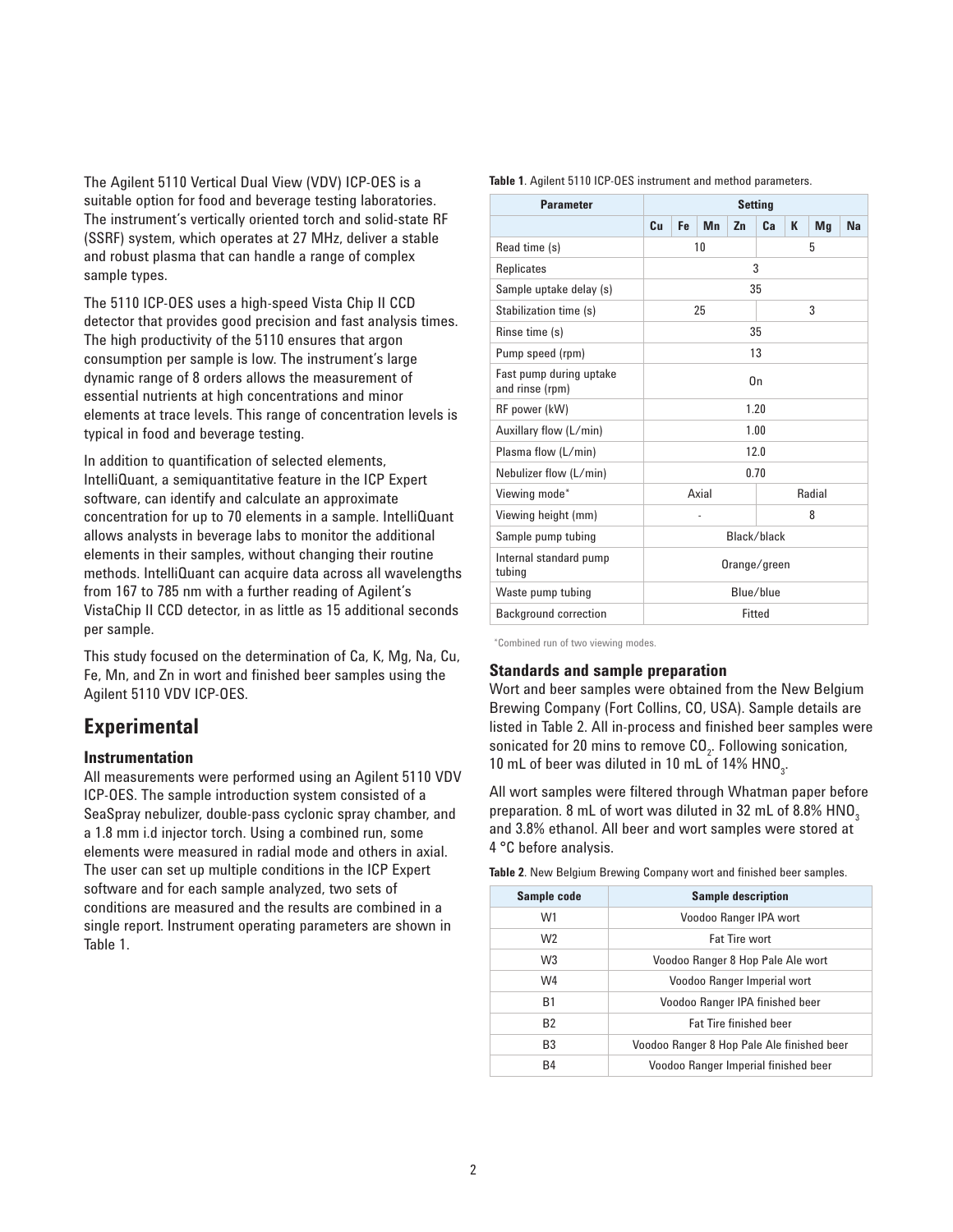Multi-elemental calibration standards were prepared at 0.1 and 0.5 ppm for Cu, Fe, Mn, and Zn; and at 15.0 and 50.0 ppm for Ca, K, Mg, and Na. All standards were prepared in 7% HNO $_{\tiny 3}$  and 3% ethanol.

Continuing Calibration Verification (CCV) standards were prepared at 0.02 ppm for minor element checks, 15 ppm for majors, and 500 ppm for K check.

A control beer sample spiked with 0.1 ppm Zn was also prepared.

Internal standards (ISTD), gallium and yttrium, were prepared at 200 ppm (Ga) and 40 ppm (Y).

All calibration standards, Quality Control (QC) checks, and internal standards were matrix matched with 7% HNO $_{_3}$  + 3%  $\,$ ethanol.

## **Results and Discussion**

#### **Detection limits**

The Detection Limit (DL) for each element was based on three sigma of seven replicate measurements of the blank solution during an analytical run (Table 3). Sub-ppm (mg/L) level DLs were achieved for all elements. Method DLs

(MDLs) were determined by calculating 3 x the SD of 10 replicate beer and wort samples, respectively. The MDLs are also given in Table 3.

**Table 3**. Element wavelengths, DLs, and MDLs.

|    | <b>Element &amp;</b><br><b>DL</b><br>wavelength<br>(mg/L)<br>(nm) |        | <b>Wort MDL</b><br>(mg/L) | <b>Beer MDL</b><br>(mg/L) |  |  |  |  |
|----|-------------------------------------------------------------------|--------|---------------------------|---------------------------|--|--|--|--|
|    | Major elements                                                    |        |                           |                           |  |  |  |  |
| Сa | 422.673                                                           | 0.0126 | 13.35                     | 10.41                     |  |  |  |  |
| К  | 769.897                                                           | 0.6539 | 57.35                     | 66.93                     |  |  |  |  |
| Mq | 279.553                                                           | 0.0091 | 8.12                      | 15.28                     |  |  |  |  |
| Na | 589.592                                                           | 0.0301 | 2.07                      | 2.16                      |  |  |  |  |
|    | Minor elements                                                    |        |                           |                           |  |  |  |  |
| Сu | 327.395                                                           | 0.0005 | 0.027                     | 0.014                     |  |  |  |  |
| Fe | 238.204                                                           | 0.0008 | 0.061                     | 0.018                     |  |  |  |  |
| Mn | 259.372                                                           | 0.0001 | 0.015                     | 0.020                     |  |  |  |  |
| Zn | 213.857                                                           | 0.0009 | 0.034                     | 0.016                     |  |  |  |  |

#### **Calibration linearity**

Linear calibrations were obtained for all elements, with calibration coefficients greater than 0.999 (Table 4) and less than 10% calibration error for each point. Figure 1 shows linear calibration curves for Fe, Cu, Mg, and Ca.



**Figure 1.** Calibration curves for Fe 238.204 nm, Cu 327.395 nm, Mg 279.553 nm, and Ca 422.673 nm.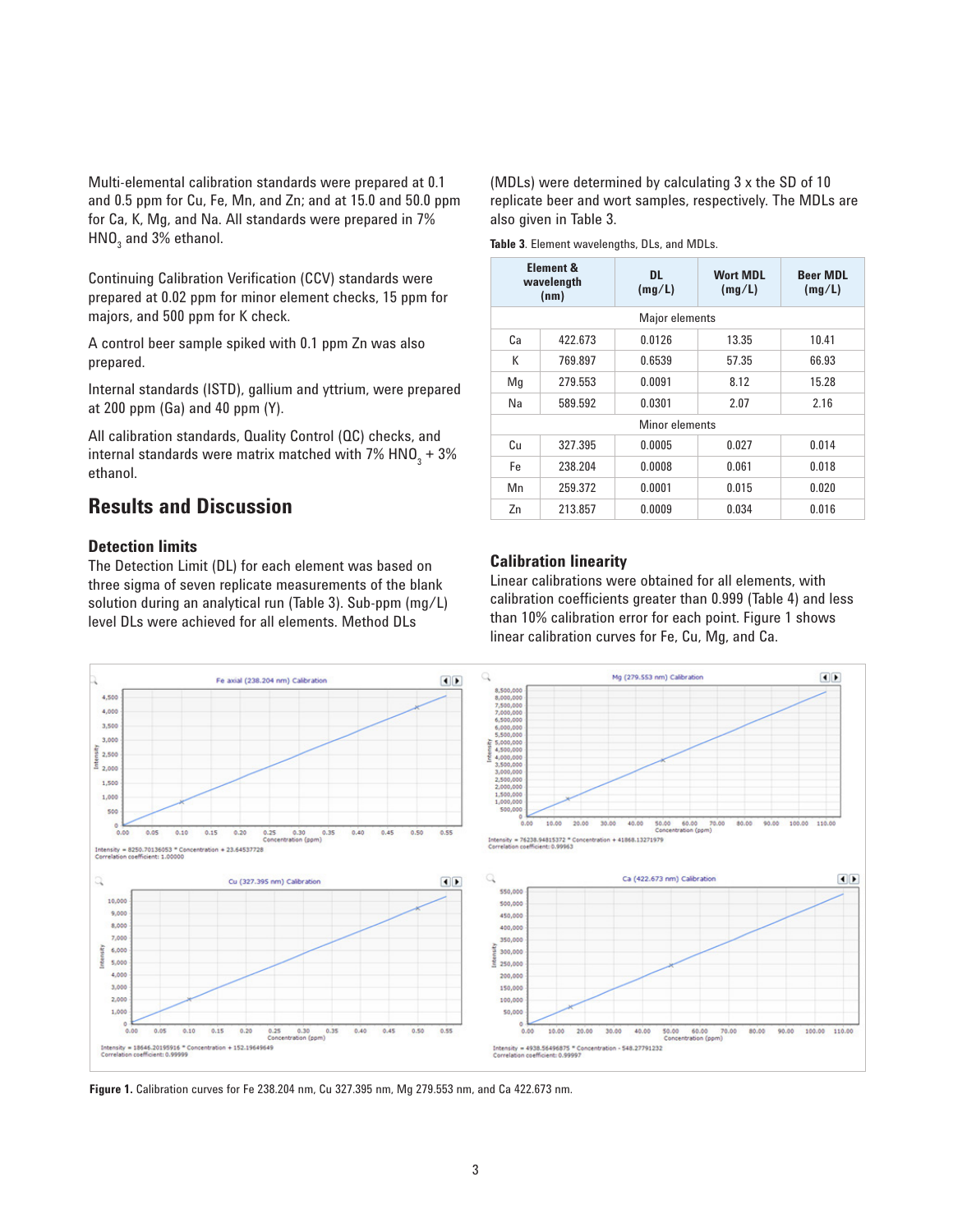**Table 4**. Wavelength and working calibration range.

| <b>Element and</b><br>wavelength<br>(nm) | Calibration<br><b>Background correc-</b><br>tion/interference<br>range<br>correction<br>(mg/L) |           | <b>Correlation</b><br>coefficient |  |  |
|------------------------------------------|------------------------------------------------------------------------------------------------|-----------|-----------------------------------|--|--|
| Ca 422.673                               | Fitted + ISTD<br>(Y 371.029)                                                                   | $0 - 50$  | 0.9999                            |  |  |
| K 769 897                                | Fitted + ISTD (Ga)                                                                             | $0 - 50$  | 0.9995                            |  |  |
| Mg 279.553                               | Fitted + ISTD (Ga)                                                                             | $0 - 50$  | 0.9996                            |  |  |
| Na 589.592                               | Fitted + ISTD (Ga)                                                                             | 0.9999    |                                   |  |  |
| Cu 327.395                               | Fitted + ISTD<br>(Y 360.074)                                                                   | $0 - 0.5$ | 0.9999                            |  |  |
| Fe 238.204                               | Fitted + ISTD<br>$0 - 0.5$<br>1.0000<br>(Y 371.029)                                            |           |                                   |  |  |
| Mn 259.372                               | Fitted + ISTD (Ga)<br>$0 - 0.5$<br>0.9999                                                      |           |                                   |  |  |
| Zn 213.857                               | Fitted + ISTD<br>$0 - 0.5$<br>1.0000<br>(Y 360.074)                                            |           |                                   |  |  |
| Ga 417.204                               | Used as ISTD                                                                                   |           |                                   |  |  |
| Y 371.029.<br>360.074                    | Used as ISTD                                                                                   |           |                                   |  |  |

**Table 5**. QC spike recovery results of the low and high CCVs, and control samples.

#### **Detectability test**

To validate the method, a series of QC spike recovery tests were carried out during each analytical run. The tests consisted of a Continuing Calibration Blank (CCB), followed by two CCV solutions (low concentration for Cu, Fe, Mn and Zn, high concentration for Ca, Mg and Na), a K check, and control beer sample spiked with 0.1 ppm Zn. Each QC solution was analyzed six times and averaged, with all recoveries within ±10% of the target values. The QC results are given in Table 5.

#### **Analysis of wort and finished beer samples**

The four wort and four finished beer samples were analyzed using the developed method. The quantified concentration results are displayed in Table 6. All the results for all elements were within the specification limits set by the manufacturer. Comparing the concentration levels of the elements in wort and beer enables the analyst to monitor the beer brewing process. The data is also useful to characterize the product.

|                                                     | Element and wavelength (nm) |                          |                          |              |                          |               |                          |                |
|-----------------------------------------------------|-----------------------------|--------------------------|--------------------------|--------------|--------------------------|---------------|--------------------------|----------------|
|                                                     | Ca<br>422.673               | Cu<br>327.395            | Fe<br>238.204            | K<br>769.897 | Mg<br>279.553            | Mn<br>259.372 | <b>Na</b><br>589.592     | Zn<br>213.857  |
| Low conc check 0.02 ppm (mean, n=6), CCV            | $\sim$                      | 0.0215                   | 0.0210                   | $\sim$       | $\sim$                   | 0.0208        | ٠                        | 0.0205         |
| % Recovery                                          | ٠                           | 107                      | 105                      | ÷            | $\overline{\phantom{a}}$ | 104           |                          | 103            |
| Zinc check $0.1$ ppm, control sample (mean, $n=6$ ) | ٠                           | $\sim$                   | $\sim$                   | $\sim$       | $\overline{a}$           | $\sim$        | $\overline{\phantom{a}}$ | 0.098          |
| % Recovery                                          | ٠                           | $\overline{\phantom{a}}$ | $\sim$                   | ٠            | $\overline{a}$           |               | ٠                        | 98             |
| High conc check 15 ppm (mean, n=6), CCV             | 14.758                      | $\sim$                   | ×                        | 15.761       | 15.494                   |               | 14.610                   | $\overline{a}$ |
| % Recovery                                          | 98                          | $\overline{\phantom{a}}$ | $\overline{\phantom{a}}$ | 105          | 103                      |               | 97                       |                |
| Potassium check 500 ppm (mean, n=6)                 | $\overline{\phantom{a}}$    | $\sim$                   | ×                        | 464.014      | $\sim$                   |               | $\overline{\phantom{a}}$ |                |
| % Recovery                                          |                             | $\sim$                   | $\overline{\phantom{a}}$ | 92           | $\overline{a}$           |               | $\overline{\phantom{a}}$ |                |

**Table 6**. Concentration of major and minor elements in wort and finished beer samples.

| <b>Sample</b>  | Ca<br>422.673 | Cu<br>327.395          | Fe<br>238.204 | K<br>769.897 | Mg<br>279.553 | Mn<br>259.372 | Na<br>589.592 | Zn<br>213.857 |  |  |
|----------------|---------------|------------------------|---------------|--------------|---------------|---------------|---------------|---------------|--|--|
|                |               | Concentration $(mg/L)$ |               |              |               |               |               |               |  |  |
| W <sub>1</sub> | 96            | 0.242                  | 0.045         | 857          | 129           | 0.183         | 30            | 0.163         |  |  |
| W <sub>2</sub> | 80            | 0.195                  | 0.149         | 675          | 111           | 0.150         | 26            | 0.167         |  |  |
| W <sub>3</sub> | 85            | 0.204                  | 0.054         | 735          | 124           | 0.241         | 26            | 0.183         |  |  |
| W <sub>4</sub> | 74            | 0.357                  | 0.055         | 1125         | 178           | 0.263         | 36            | 0.262         |  |  |
| <b>B1</b>      | 90            | 0.099                  | 0.029         | 719          | 134           | 0.287         | 25            | 0.016         |  |  |
| <b>B2</b>      | 61            | 0.047                  | 0.038         | 464          | 90            | 0.132         | 17            | 0             |  |  |
| B <sub>3</sub> | 101           | 0.076                  | 0.023         | 692          | 106           | 0.308         | 12            | 0             |  |  |
| B4             | 62            | 0.148                  | 0.032         | 850          | 145           | 0.295         | 26            | 0.028         |  |  |

#### **IntelliQuant semiquantitative results**

A wort and finished beer sample were analyzed using IntelliQuant during the analytical run. A custom IntelliQuant calibration (1.0, 5.0 and 10.0 mg/L) was created using an Agilent QC standard solution. The semiquantitative results for all elements in the wort and finished beer samples are shown in Table 7. The results reveal the presence of high levels of silicon in the samples. Silicon is present in barley and is introduced at high levels during the beer brewing process. Levels are typically not monitored during the process but can be of interest in terms of dietary intake.